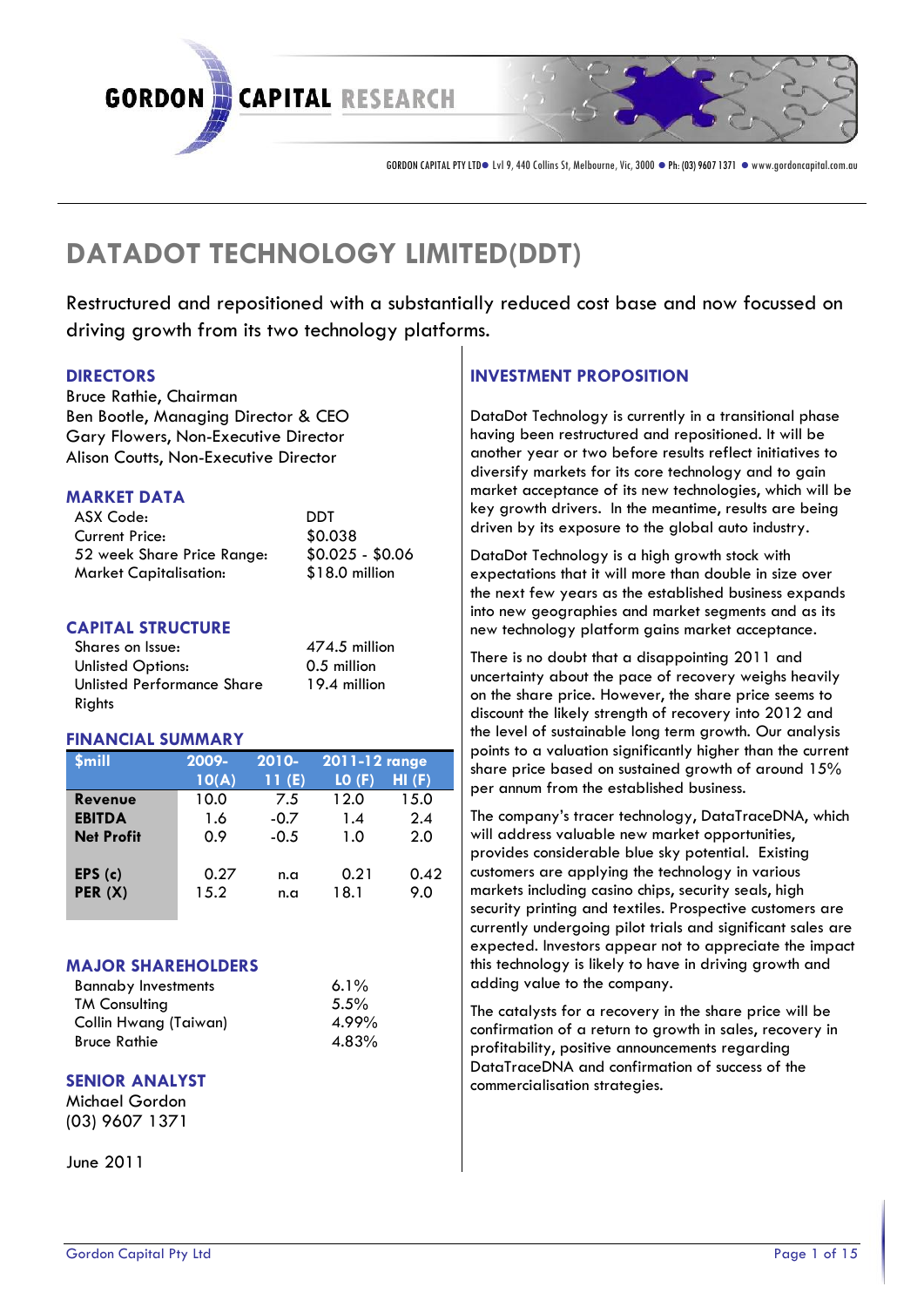



## *"To provide customer-focused solutions for asset identification, management, protection and authentication." DataDot Technology Mission Statement*

#### **EXECUTIVE SUMMARY AND KEY POINTS**

DataDot Technology has developed a range of products based on two core technologies that underpin a wide range of solutions to manage assets and protect assets from theft; be it the theft of the physical asset or the theft of economic value (through brand and IP counterfeiting). These are enormous markets where losses are estimated to exceed US\$200 billion annually. This is a compelling market opportunity.

New management installed with the restructuring that commenced in December 2008 has repositioned the company, substantially reduced costs and is now focussed on driving growth from its two technology platforms.

A marked recovery in sales and a return to profitability are expected in 2011-12 as economic recovery takes hold in Europe and the US, the Japanese auto industry returns to normal production levels, new distributors build sales momentum and recent business development initiatives bear fruit. The 2011-12 result will also reflect a full year consolidation of DataTraceDNA; the company's tracer technology that is now being commercialised.

Sales of microdots are expected to at least double to over \$20 million over the next five years. DataTraceDNA sales are expected to reach at least \$10 million over the same period with the potential to achieve a similar level to microdots.

The core microdots business, DataDotDNA, has an established global manufacturing and distribution system with considerable growth opportunities in new geographies and new market segments. Sales in Europe more than doubled in 2010 before slumping in the wake of the GFC whilst sales in the Americas will increase by more than 20% in 2011 as recovery takes hold and sales build in new territories. These are pointers to achievable growth with stable economic environments.

The tracer technology, DataTraceDNA, which was developed in conjunction with the CSIRO, has enormous potential in securing intellectual property against brand theft and counterfeiting. A sales base has already been established with customers in a range of industries and trials are being conducted by potential customers in Australia and overseas in areas as diverse as textiles, automotive, electronics and agriculture. Revenue growth could be steep off a low base with a very real possibility that a customer could provide a large "company making" sales opportunity.

In late 2010, DataDot acquired the CSIRO's 50% interest in their joint venture in exchange for shares in DataDot. DataDot now has full control of the control and rights to access all markets including segments from which it was previously excluded.

The company has established a joint venture, AgTechnix Pty Ltd, to address the agricultural seeds market (combining its overt DataDotDNA technology and covert DataTraceDNA technology with advanced coating technology of its partner) where losses attributable to counterfeit seeds is estimated to exceed US\$10 billion annually. This problem is particularly prevalent in developing countries where the consequences of lost production are especially severe. Significant sales in this market are expected in the short term. This technology, named IntelliSeed, was in May 2011 announced as the winner of the 2010-11 DuPont Australia and New Zealand Innovation Award for Agriculture and Food Production.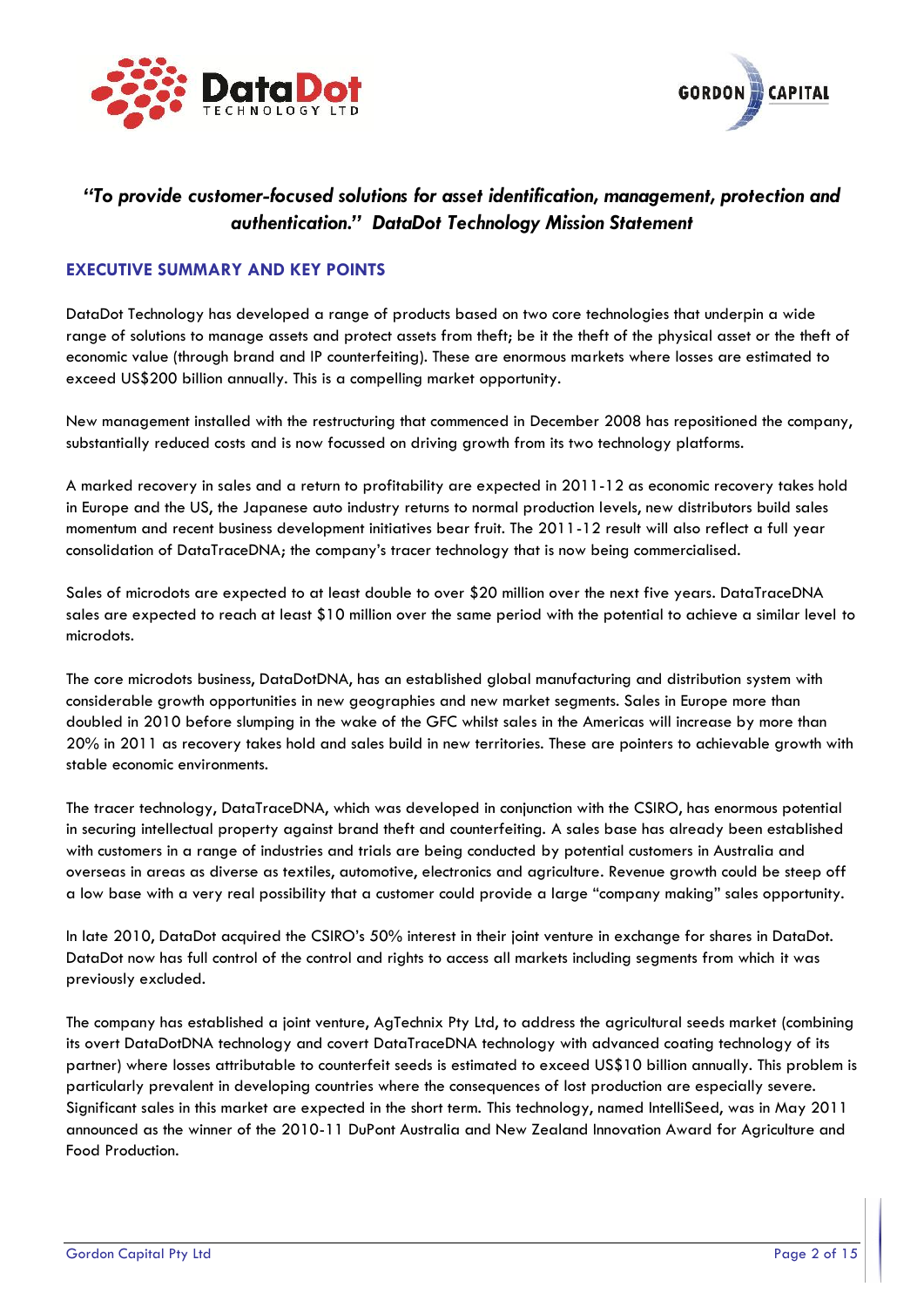



Although a loss is expected for FY 2011, the company's balance sheet is very strong with net cash reserves of more than \$4 million, representing about 45% of shareholder equity. Financial resources are in place to support the business development requirements of its microdots business and the commercialisation needs of DataTraceDNA.

#### **BACKGROUND**

DataDot Technology experienced rapid growth in the period before the GFC as global distribution for its microdot products was established. However, the company was seriously exposed during the GFC with excessive dependence on the automotive industry, high overheads and an unsustainable production and product sales business model. Revenue grew by 125% to \$13 million between 2005 and 2008 and a maiden net profit of \$1 million was achieved in 2008 but a loss was again incurred in 2009 following a 38% fall in revenue.

Restructuring commenced in late 2008 and continued through 2009. The CEO was replaced and the board restructured. New management was tasked with five objectives.

- Increase and diversify sales
- Improve manufacturing efficiencies and reduce manufacturing costs
- Reduce expenses and overheads
- Restructure staffing and distribution arrangements
- In partnership with CSIRO, pursue opportunities to commercialise the unique intellectual property within the DataTraceDNA joint venture

More particularly, DataDot was repositioned as a provider of theft deterrence, anti-counterfeit, fraud protection and asset management solutions. Utilising its core microdot and DataTraceDNA technologies, separately, together or in combination with other technologies, the company has the capabilities to provide comprehensive asset identification and authentication solutions. The core customer value propositions are now asset and brand protection.

DataDot's business is now based on building global distribution and increasing market penetration of its established microdot technology and gaining market acceptance of its product authentication (tracer) technology which has the potential to be a blockbuster business. The company is in the transitional phase of its development as it moves to reduce its dependence on the automotive industry in its primary business and as it develops a range of commercial opportunities around its emerging DataTrace technology. We expect it will be about FY 2013 before the impact of various business development initiatives to become fully apparent.

The marketing challenges for the core microdot product have been to identify the target customer, to build a compelling value proposition and have this structured in a viable business model. DataDot's key stakeholders tend to be law enforcement authorities and the insurance industry and the principal drivers of demand are regulation/legislation and financial incentives.

In addition to markedly reducing operating costs, relationships with overseas distributors were strengthened, whereby new business models were developed to drive sales building on the stakeholder reality and a clear understanding of the demand drivers. The distributors in the US and Italy have been the most innovative and aggressive. They have developed two different models, both of which have global potential. The US model is based on an anti-theft warranty and the Italian model is based on a vehicle financing and insurance package. DataDot is looking at rolling out similar programs on a global basis.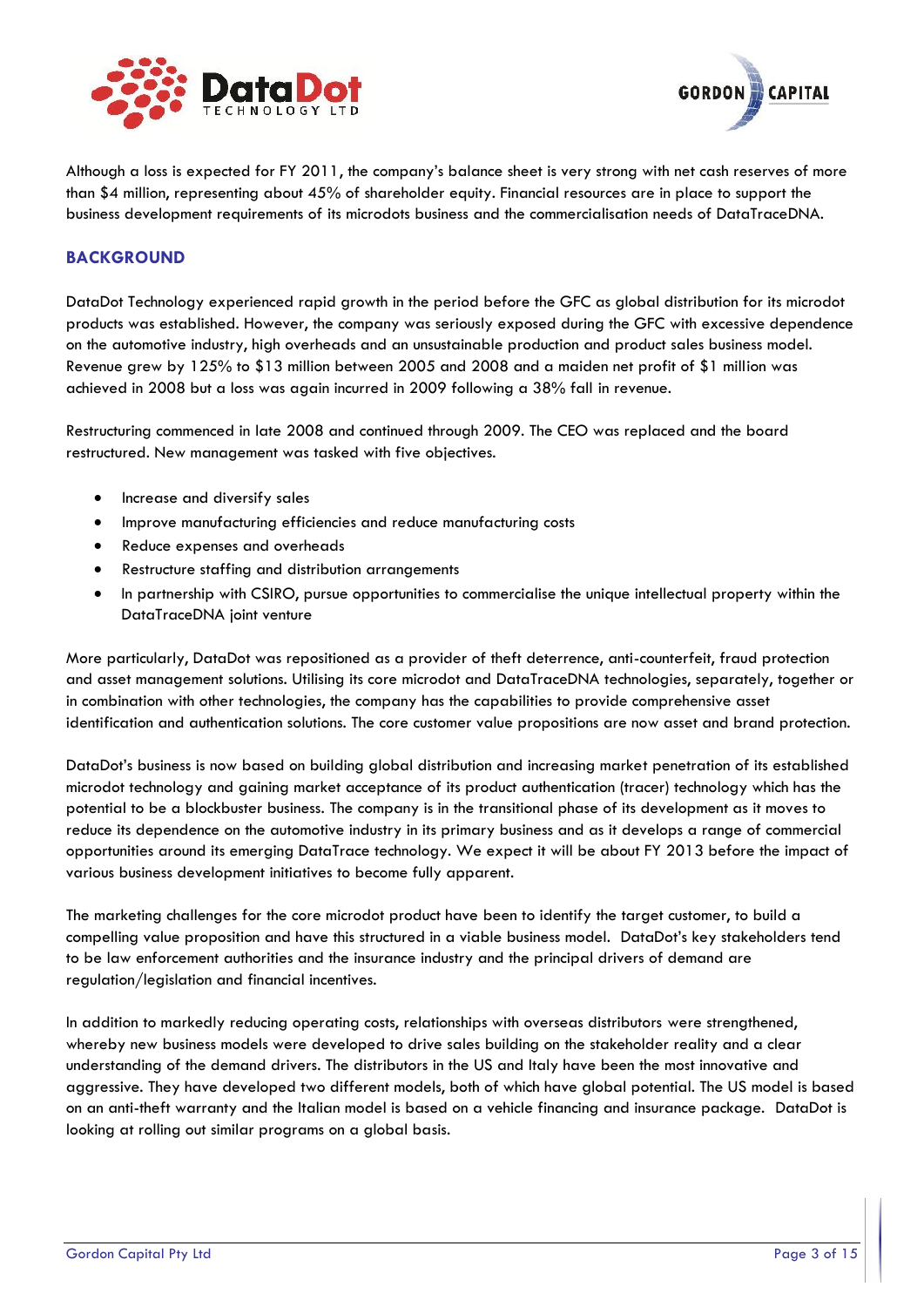



Microdots will continue to be the company's leading product for quite some time although the relative importance of the automotive industry will decline as other markets are developed. The microdots value proposition has largely been built around its value in deterring theft. However, additional value will be created as it is increasingly incorporated with the DataTraceDNA technology in novel solutions for the authentication market.

New market opportunities are rapidly opening up as the DataTraceDNA technology is commercialised. Although we expect it to be another year or two before this technology becomes a significant revenue generator, it has substantial "blue sky" potential. This technology is ideally suited to brand protection and product authentication markets; that is protection against the theft of economic value. Theft of economic value generates multi-billion dollar costs to the community in markets that include pharmaceuticals, agricultural seeds, equipment spare parts, consumer products, currency and passports and so on. A major attraction of this technology is that due to the nature of the value proposition, client relationships, (typically OEM's) are likely to be embedded for the very long term with large, annuity type revenue streams.

After slipping back in 2009 due to the GFC and the impact of restructuring, revenue jumped 23% in 2009-10 and EBITDA was \$1.6 million after a tiny profit in the previous year. Operating expenses fell by 16%. The GFC overhang, the over-exposure to the automotive industry and the high value of the Australian dollar continue to impact performance with revenue in the first half of 2010-11 falling by 19% resulting in a large fall in EBITDA with expectations that FY 2011 sales will be 20% to 30% below the prior year. Nonetheless, these raw numbers mask considerable achievements during the second half of calendar 2010 that underpin long term growth.

Firstly, significant sales growth was achieved in the US and Asia, new manufacturing capacity was established in Taiwan and new distribution agreements were established in South America. Further, a new joint venture has been established with the Taiwanese distributor to launch the microdots and DataTraceDNA technology in China. The JV partner is committed to funding up to US\$500, 000 in operating expenses for the first three years or until the JV is profitable.

Secondly, DataDot Technology acquired the CSIRO's interest in their joint venture. As a consequence, the CSIRO has become a DataDot shareholder whilst DataDot gains full control over the DataTraceDNA technology and access to market segments from which it was previously excluded.

Having restructured the business and markedly reduced costs, management is now growth focussed. Our view is that revenues from the sale of microdots are likely to reach \$20 million and could reach \$25 million within five years (compound annual growth of between 15% and 20% from 2010). We expect that the DataTraceDNA technology will be generating annual revenues of around \$10 million within five years although it has the potential to reach a comparable size as the microdot business or even it exceed it, over this timeframe. We understand that the company's aspirational stretch revenue target is significantly higher than these figures.

There is no doubt that the tepid European automotive industry is proving to be a significant drag on performance which has been exacerbated by the strength of the Australian dollar. However, the long term outlook is very attractive and will be driven by repositioning and a clearer understanding of the value proposition and demand drivers, as reflected in the mission statement, coupled with launch of range of new products capitalising on its new technologies.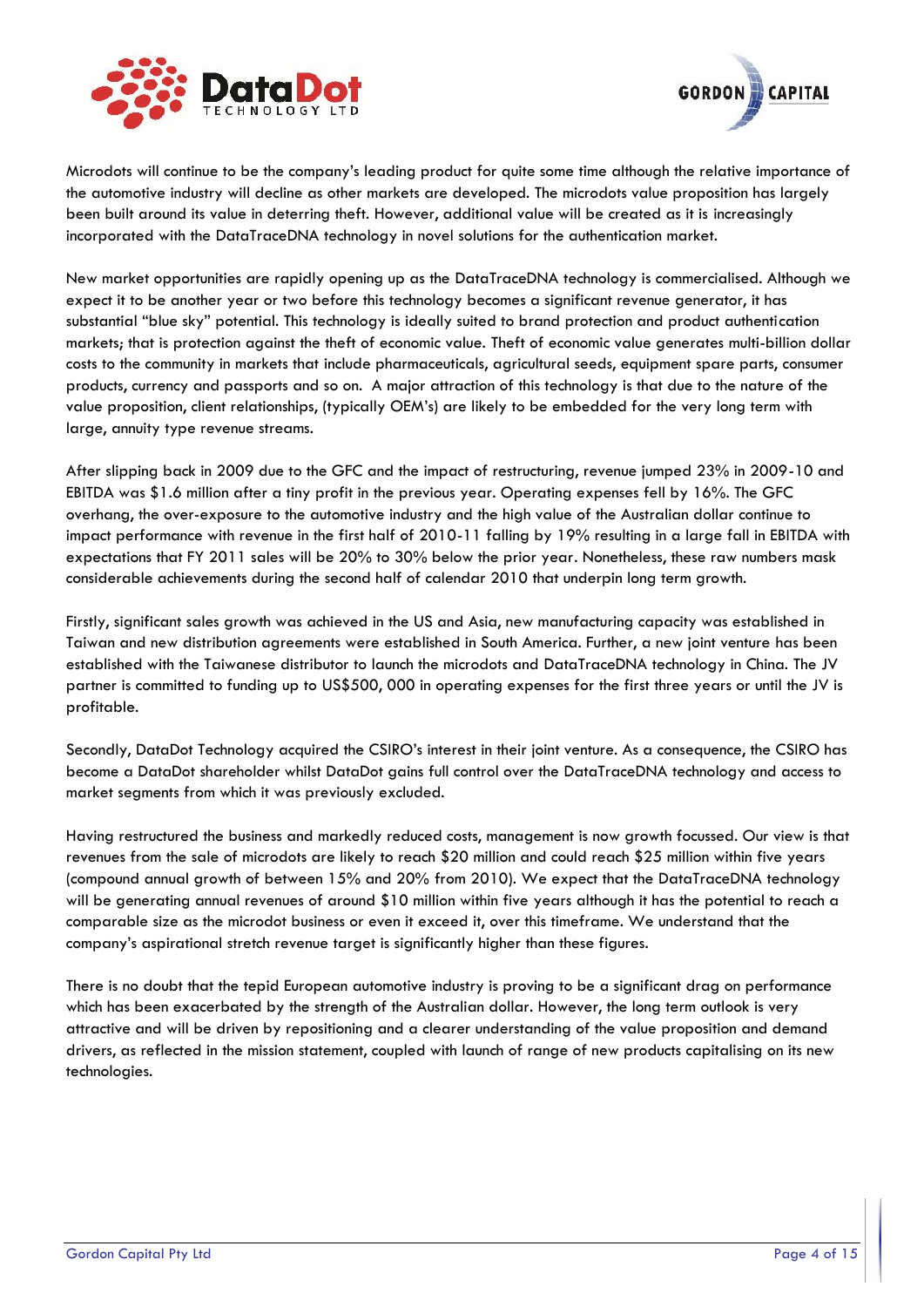



## **STRONG GROWTH PROFILE – EXTENDING THE GLOBAL AND MARKET REACH OF ESTABLISHED TECHNOLOGY AND COMMERCIALISING NEW TECHNOLOGY**

Management detailed, at the 2010 AGM, five key drivers that would propel growth over the next few years. These drivers are:

- Aggressively grow the microdot product globally significant opportunity to grow from the current stable and expanding base,
- Package DataDots into innovative solutions for the management of risk in financial and insurance solutions,
- Develop new products and applications using patents, trademarks and trade secrets to protect intellectual property,
- Aggressively grow DataTraceDNA technology, and
- Expand the growth of AgTechnix business.

In seeking to grow annual revenues to well in excess of \$20 million by 2016, the company will be leveraging its two key technologies into a wide range of market spaces with a view to maximising its share of the value add. Currently, most sales are sourced from the automotive sector and revenue is primarily generated from the sale of microdots to distributors, who package the dots into a customer product at considerably higher value.

The first three drivers specifically relate to the microdot business, which we believe is capable of achieving annual growth of at least 15% on a sustainable basis. This will be driven by increased market penetration by existing distributors, development of new geographies, new market segments and new opportunities through integration with DataTraceDNA.

The final two drivers relate to the DataTraceDNA technology (in some cases in conjunction with the DataDotDNA technology), which has the potential to be the company's leading source of value as the technology is commercialised and penetration is established in key target markets where there is a demonstrated need and compelling value proposition.

For historical reasons, the company's primary market for microdots is the automotive industry, however, the marine, earthmoving, construction and industrial equipment markets have the same issues regarding theft and asset identification. Experience in the automotive, big box retail and electricity industries indicates that theft can be reduced by up to 90% with the use of microdots and there is every reason to believe that similar reductions could



Example of effectiveness of DataDots on theft and insurance premiums, major DataDot fitted automotive customer in Taiwan. be achieved in other markets.

Compulsory marking of motor vehicles has been introduced in Taiwan, with exceptional results as illustrated in the adjacent graphs, and is expected to commence in South Africa from 1 July 2011. The local distributor is expected to enjoy a large sales boost from 2012 which will flow through to DataDot as additional royalties. This is a powerful demand driver although there is competition. Whilst other countries such as New Zealand have toyed with the idea few have yet moved to compulsion and are not likely to given resistance by OEM's and other interests.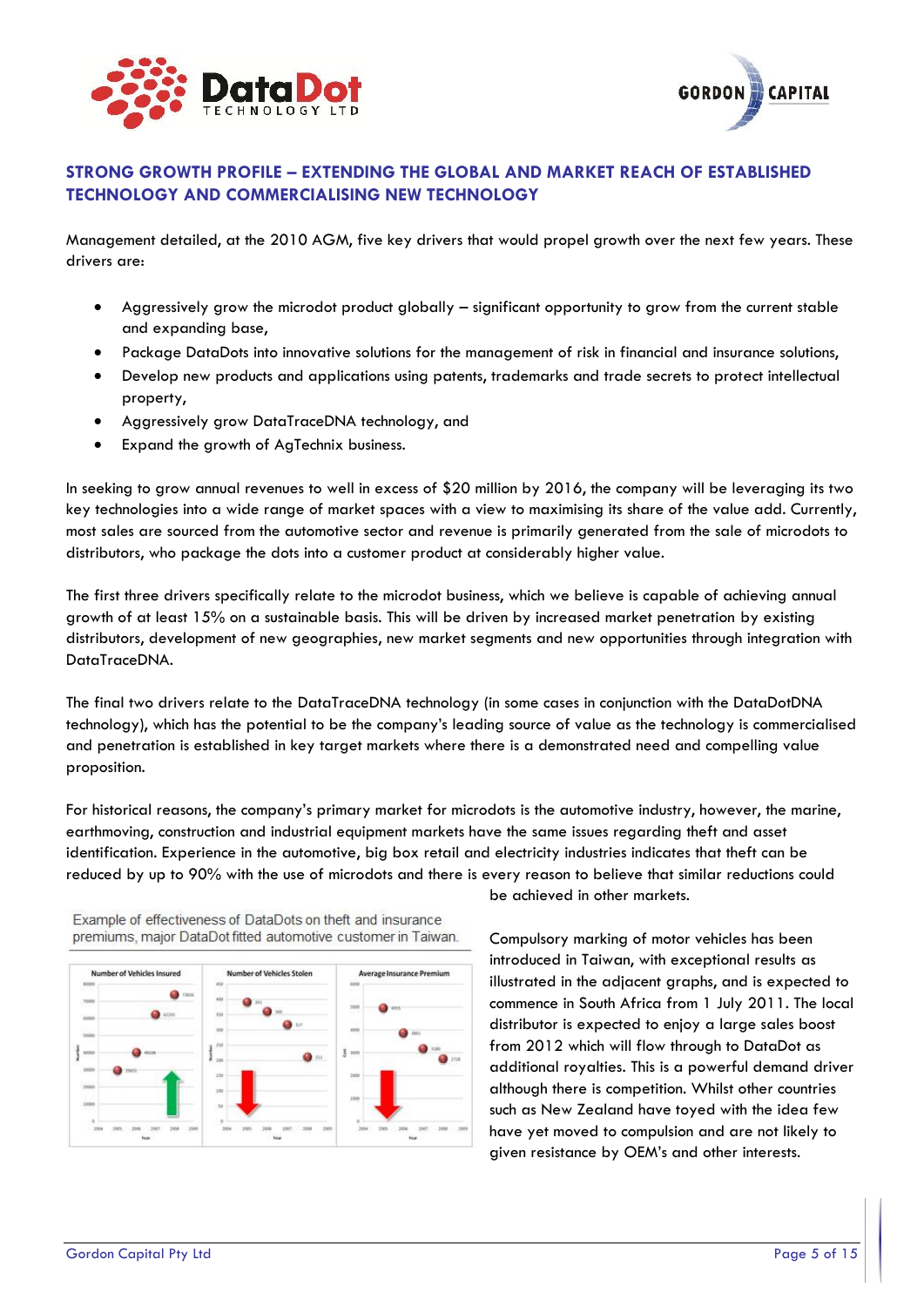



The company and its distributors do hold OEM motor vehicle accounts but these are typically in markets where there is compulsory labelling, where a particular brand is perceived to suffer from a marketing disadvantage due to excess theft levels or where luxury brands a seeking a value add.

The company's distributors are largely responsible for acquiring and maintaining customer relationships. The more successful operators have been quite innovative in the packaging of the DataDot product within a more comprehensive value offering to drive sales. These products are typically unique to specific markets although there may be opportunities to develop these offerings in other markets. The key to developing these opportunities lies in expanding the distribution network. Typically distributors have market specific rights within defined geographic areas. In some geographies, distributors may be allocated rights to additional market segments and in others new distributors will be appointed.

Over the past year or so, new distributors have been appointed in Argentina, Brazil and Chile as well as in Thailand, all of which have sizable automotive and industrial markets. Further, the company announced in December 2010 that it was forming a joint venture with its Taiwanese distributor to launch DataDot products (and DataTraceDNA) in China. Whilst each of these new markets is large with significant potential, the contribution to growth is expected to be incremental as the value proposition is developed and the target market educated.

The trend in US sales is a strong pointer to what is achievable elsewhere. US sales increased by 11% in AUD terms in the December 2010 half year, compared with the previous corresponding period. However, in local currency terms the gain was closer to 20% and we understand that growth has since accelerated. Depending on currency movements, sales are likely to grow by over 20% in 2011-12. Although sales in Europe collapsed in the first half of 2011, they grew by 112% in 2010 as new distributors were established and the Italian product was launched.

The microdot technology has been available for decades and is not protected by patents, accordingly, there is competition for the core product, which is based on a polymer substrate. Nonetheless, DataDot is pursuing innovation to create competitive advantage. For example, the core technology has been successfully applied to other substrates including stainless steel, metals and ceramics which have the advantage of being able to be applied in difficult operating environments including extreme heat, cold, high salt and high UV areas where the polymer product is less suited. This product is unique and opens up new market opportunities. Further, the company has developed BeaconDot to assist law enforcement agencies in locating DataDots. This patent pending solution provides audio and / or visual signals to highlight the location of the dots to speed-up the identification process.

The company's performance in the December 2010 half year was overwhelmed by the 47% decline in sales in Europe, primarily Italy and in the June half year with the disruption to the auto industry supply chain in Japan following the earthquake and tsunami. There is no question that the company is over exposed to the automotive industry and needs to broaden its penetration in Europe, particularly in the UK, France and Germany, as well as in other large and growing markets. The benefits of restructuring and new marketing and business development strategies will emerge over the next two years which is likely to coincide with a rebound in traditional markets that are currently a drag on performance.

Whereas microdots are a valuable means of providing anti-theft protection through their ability to be inscribed with a unique identification code, invisible tracers or markers is an important authentication tool through their presence or absence in a product.

The development of invisible markers that can be integrated with any number of manufactured products to provide a means of authentication is a relatively new field with a number of companies providing competing technologies. DataDot owns the rights and patents to a technology developed by the CSIRO which is now commercially available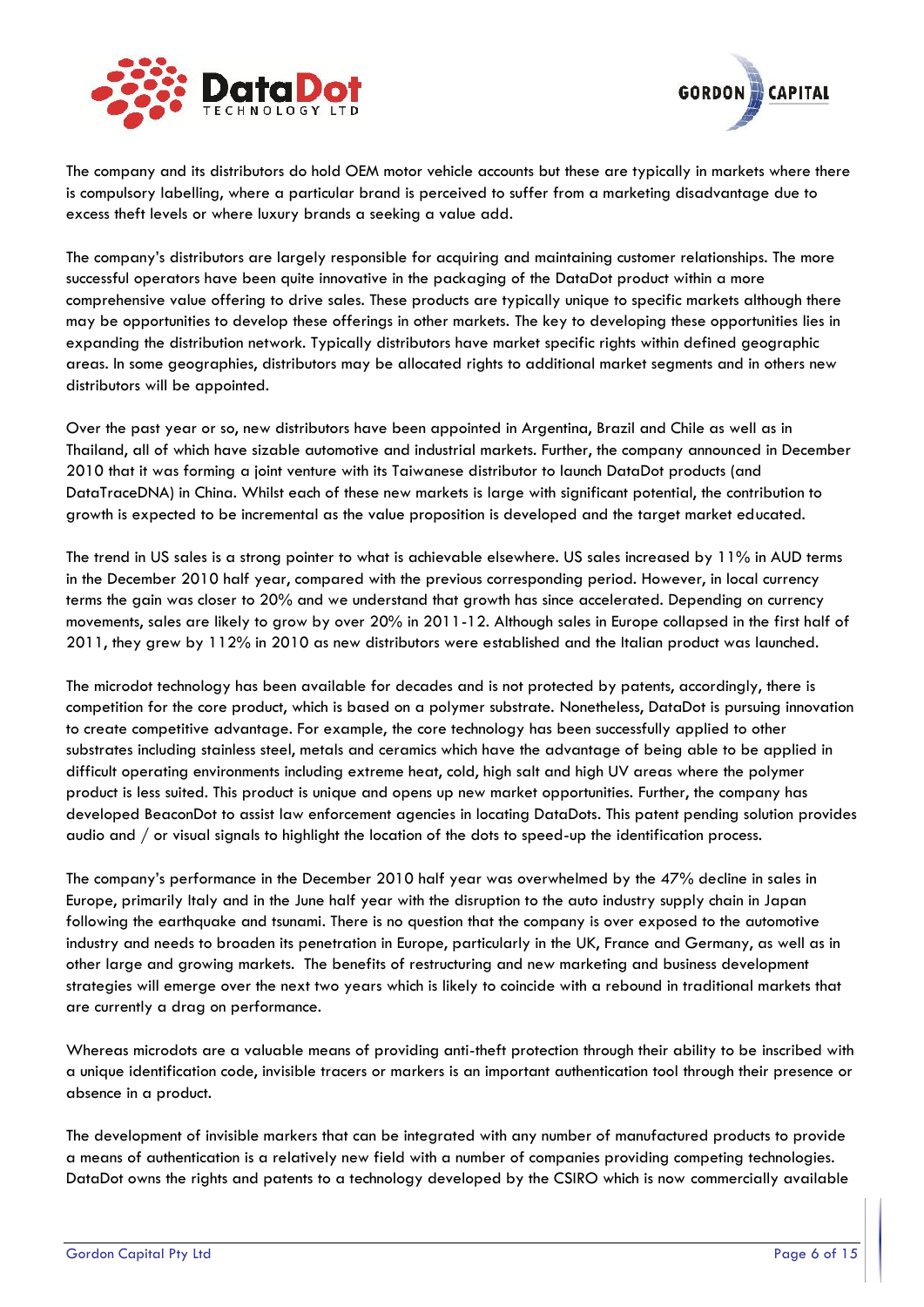



throughout the world with the DataTraceDNA brand. An advantage of the DataTraceDNA marker is that it can be integrated into numerous applications through ink, paper, polymers, metal plating and bulk materials. Moreover, the DataTraceDNA marker can be combined with microdots thereby greatly enhancing the capability of the technology. Although DataTraceDNA is simply a marker invisible to the naked eye, the use of different specifications which may be combined with microdots, can provide some "intelligent" capabilities that could be used in quality and batch control.

The technology is invaluable in underpinning brand and product security, where counterfeiting is estimated to cost US business alone between US\$200 billion and US\$500 billion a year. Reliable statistics are difficult to come by although the OECD estimates counterfeit products represent about 2% of global trade. The Center for Medicine in the Public Interest (US) published in report in 2005 that forecast that the value of counterfeit drug sales would reach US\$75 billion in 2010, about 11% of the global market. More significantly, the growth in sales of counterfeit drugs would consistently outpace overall market growth. This market share estimate is broadly in line with World Health Organisation (WHO) estimates. WHO also points out that counterfeits have considerably higher share in developing markets.

DataTraceDNA, alone or in combination with microdots, provides surety to a manufacturer of genuineness and can be used to identify and differentiate production facility and even production batches. Quality assurance can also be tested by measuring the intensity of the tracer. DataTraceDNA is the first solution that is suitable for incorporation into bulk materials such as concrete and paint, which traditionally have no guaranteed form of identification. Concrete, for example, is the world's largest bulk product business by volume, and suppliers are increasingly aware of the need to prove that the product supplied was of the requested quality or that the origin of the product was as specified. The low cost of the DataTraceDNA micro-particles means they can be added without significant impact on the price of what is generally a low-cost product. Because of these capabilities, clients are most likely to commit to long term relationships embedding the tracer into its production system. For DataDot, the challenge will be to maximise its penetration of a client's product range.

The company has already undertaken a number of projects in the pharmaceutical, textiles and utilities industries that demonstrate the potential of the technology. In July 2010, a five year contract was executed with a European pharmaceutical company, whereby DataTrace will be used to authenticate the entire production of one of its most successful drugs. DataTraceDNA has also been incorporated into the VerifiTT technology in a textile authentication project for Elders New Zealand and Primary Wool Co-operative. AuthentiCable is cable protection solution combining metallic dots and DataTraceDNA in an asset management solution which enables a utility to identify each 2 cm section of cable as a unique asset and locate it within 3 dimensions to its exact location.

In June 2011, VTTM Holdings LP, the provider of VerifiTT, and Coats plc, the world's leading industrial threads and consumer crafts business have formed a joint venture company, CoatsVTT Limited which has been granted global rights to use VerifiTT technology, incorporating DataTraceDNA, as protection against counterfeiting and related fraudulent use of global fashion brands in textiles, garments, apparel and related textile products. Coats plans to use the technology in a unique traceable thread that uses the verification properties of DataTraceDNA to combat counterfeiting and improve chain of custody management in the textiles industry.

VerifiTT will be blended into the raw material used to create sewing thread in a way that can only be detected using a proprietary reader. The thread will then be used in the manufacture of garments, footwear, bags and other items to determine the authenticity of products marked with specific brands.

A range of readers has been developed which will indicate the presence or otherwise of DataTraceDNA in a particular product or sample. Three readers have been developed with varying capabilities and price points to suit the budgets and requirements of the company's clients. Until relatively recently, only one reader was available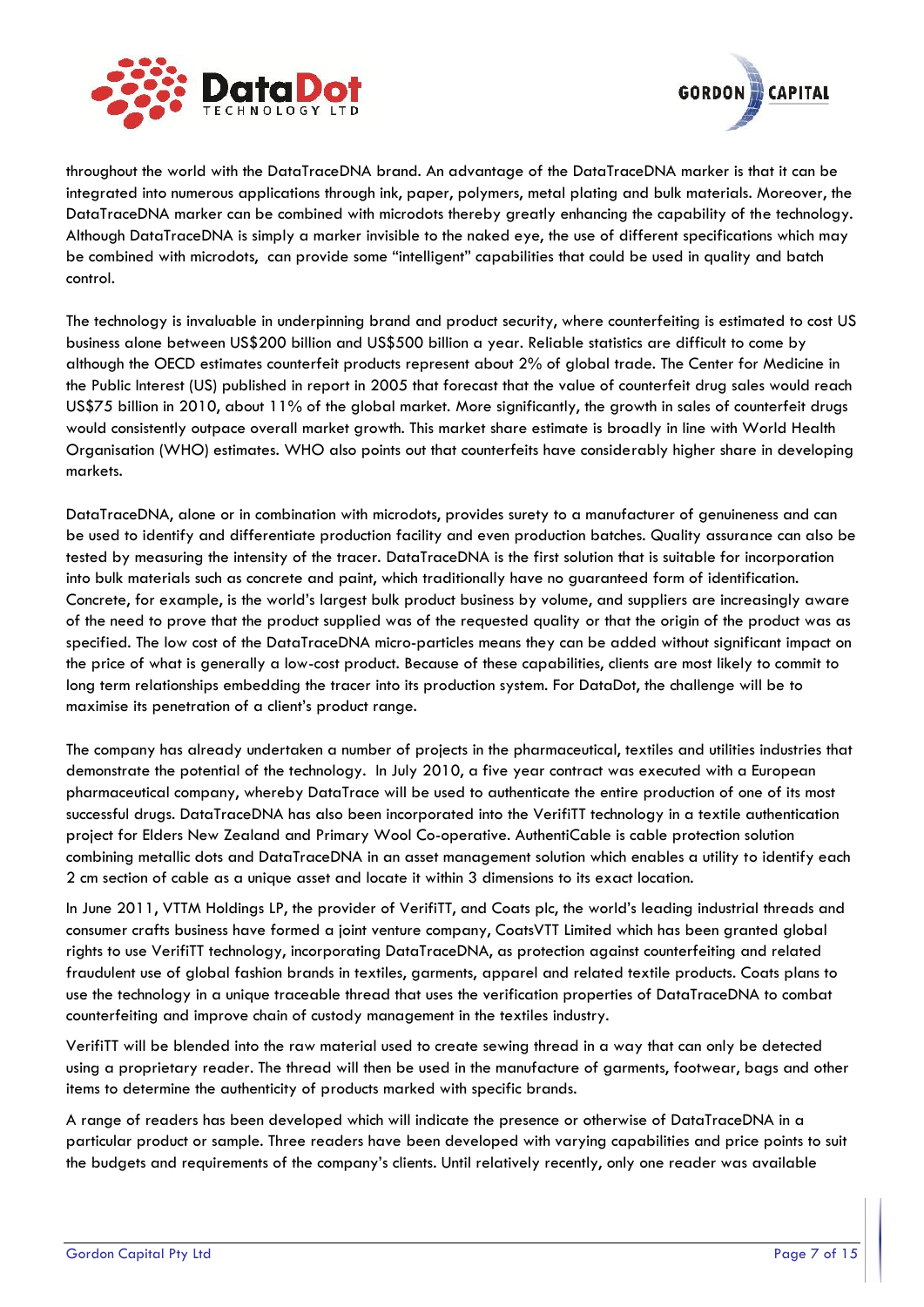



which, due to its pricing, was proving to be "speed-hump" in the sale process. Accordingly, having readers at different price points will remove this blockage and contribute to growth.

The experience gained through the development of the readers has led to a fully client funded research/development project that could develop into another, albeit related business stream. DataDot has been commissioned by a mining services company to develop a means of identifying waste material from productive ore. By using Laser Induced Breakdown Spectroscopy (LIBS) individual elements within the rock can be identified which will be invaluable in targeting drill zones in resources exploration and in mine site mapping, with the prospect of significantly reducing costs. This is potentially a huge global market. LIBS is a laser based technology that has been used in space and military applications for some time and we understand that there is increasing focus on potential applications in the resources and mining industries. DataDot Technology has proven the initial concept and the development challenge is to markedly reduce the scale of the equipment to enable transportability. A similar project is also underway for a building materials company with the object of managing long term life-cycle issues related to its products.

Another significant development to drive market entry has been the formation of AgTechnix Pty Limited, with joint venture partner Ipeco Pty Limited, to track and trace agricultural and horticultural seeds. Ipeco specialises in commercialising agricultural technologies. Its relationship with DataDot is driven by its control of an advanced seed coating technology which binds the DataTraceDNA powder to the seed. The coating technology is also used to bind herbicides and pesticides and has, reportedly, technical advantages over its competition. AgTechnix can deliver tracers, under the IntelliSeed brand, secured within the Ipeco coating technology to provide authentication for agricultural seeds.

The cost of failed crops attributable to seed counterfeiting has been estimated to be over US\$10 billion and the issue is particularly prevalent in developing countries of Asia and Africa. With the use of hybrid and genetically modified seeds becoming more widespread, the issue of plant security will only intensify.

AgTechnix has made sales to customers in India of its polymer seed coating materials as well as the IntelliSeed seed security system. It is conceivable that breakthrough sales, in India and elsewhere in Asia, in excess of \$1 million could be quickly achieved. The JV's first customer is GlaxoSmithKline (Australia) who have used IntelliSeed with their poppy seed production in Tasmania. There is every reason to believe that AgTechnix could be a large contributor to DataDot revenues (and profits) within two years.

## **STRUCTURED TO SUPPORT A GLOBAL BUSINESS MODEL**

Asset security is an enormous problem and covers the obvious law enforcement issue of outright theft and the more difficult challenge of counterfeiting. It has been reported that over 3.6 million cars are stolen around the world each year and who knows how many items of industrial and commercial equipment are stolen let alone the size of inventory leakage in the general retail market. Counterfeiting is more problematic in that it is often perceived as being relatively benign (fake watches, handbags and clothing for example) notwithstanding that the use of counterfeit pharmaceuticals or components in equipment can have lethal consequences.

There are a wide range of technologies and solutions that are employed to manage these issues. They fall into four broad classifications; Overt, Covert, Forensic Markers and Supply Chain Track and Trace. It is not uncommon for multiple technologies across classifications to be employed in a comprehensive solution. Supply Chain Track and Trace are arguably the simplest and most common technologies and include barcodes, printing and labelling and RFIDS, which are largely generic, off the shelf solutions. The technologies employed in the other classifications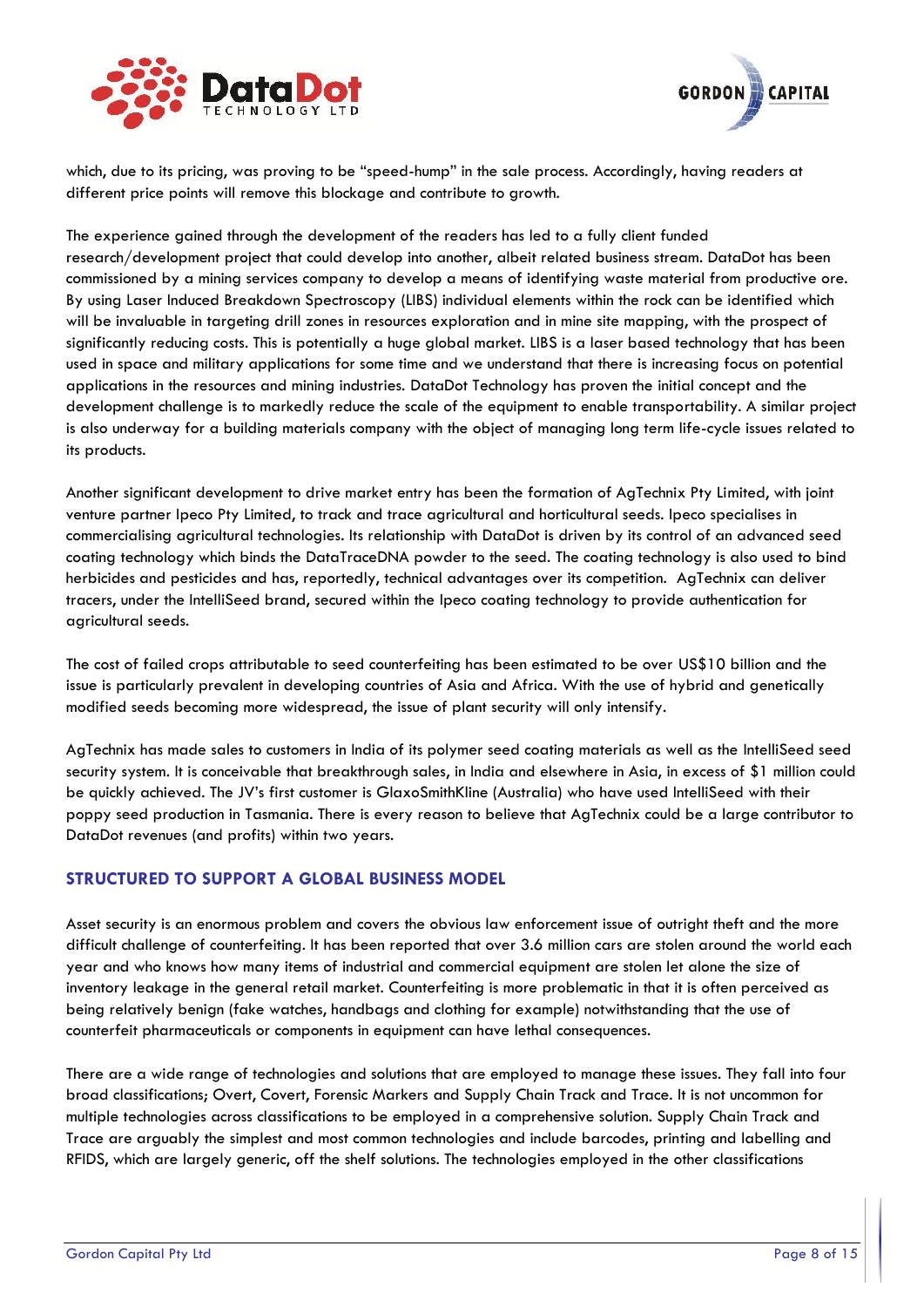



typically provide increasingly higher levels of security. Further, each step up in technology provides higher levels of product uniqueness and performance differentiation.

DataDot Technology utilises two core technology streams to deliver a range of asset and brand protection solutions; microdots and micro-particle tracers. Competitive advantage is sourced from technical advances in the underlying technology and the ability to package the technology into a comprehensive unique solution.



Microdots are tiny polymer particles which are inscribed with a unique, microscopic identification code such as a vehicle identification number (VIN), pin number, business name or other code that provides identification of individual assets. The unique code is stored on the company's worldwide verification database, DataBaseDNA. Microdots are a long established, freely available technology although the company has extended the technology for use with other substrates which will be patent protected.

Microdots are ideally suited to high value, movable objects where theft would create significant disruption, inconvenience or economic loss. The company's primary market is motor vehicles although the construction and industrial equipment markets are becoming increasingly important.

DataTraceDNA is an emerging global solution incorporating CSIRO patented technology. These are engineered ceramic micro particles with unique tracers that are non-replicable, and have unique physical properties for which its presence and concentration is detectable by a specially developed portable reader –"The Authenticator".

The micro-particles bond to the molecular structure of the product, either directly through the manufacturing process or applied to the surface in inks or as a spray-on lacquer. When the particles are scanned by "The Authenticator" unique digital codes are generated, similar to barcode scanning. The particle is invisible to the naked eye and is suitable for a number of applications including product authentication, supply chain management, batch control and theft prevention.

The table below provides a simple comparison between the two technologies.

#### Comparison table

| <b>DataDotDNA</b>                          | <b>DataTraceDNA</b>                           |
|--------------------------------------------|-----------------------------------------------|
| Overt                                      | Covert                                        |
| <b>Unique Code</b>                         | Generic code library                          |
| Indentify individual assets                | Indentify manufacturer / owner                |
| Surface application                        | Integrated in manufacturing and surface       |
|                                            | application                                   |
| Target identification for individual owner | Target identification of mass produced / bulk |
|                                            | goods                                         |

DataDot primarily generates revenue from the sale of microdots to its distributors who sell the product to commercial, industrial and retail consumers and apply the product to a specific asset, be it a car, boat or other equipment. Various distributors have developed a range of sale solutions that have added considerable value. The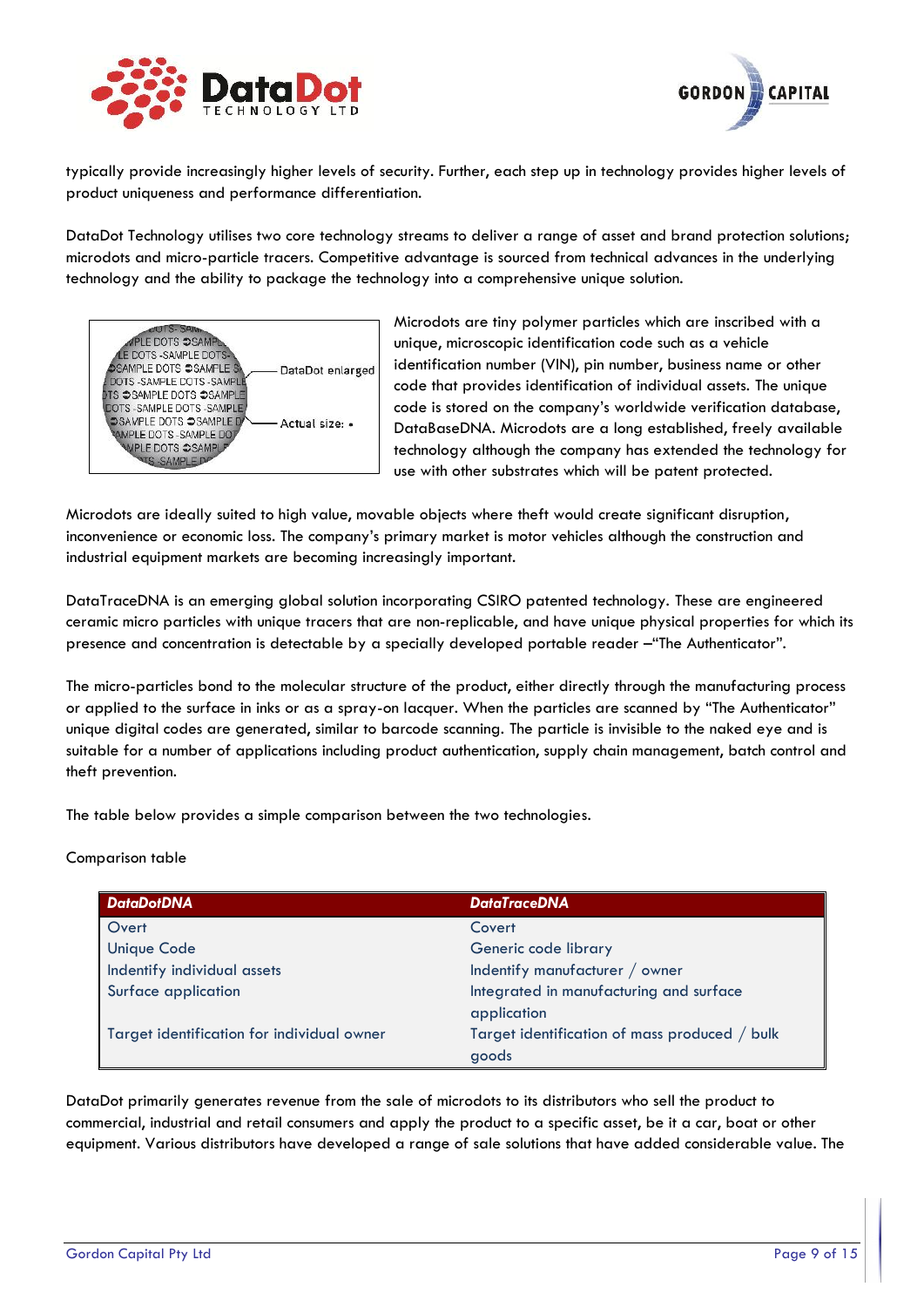



US distributor has packaged the DataDots as warranty against theft product whilst the Italian distributor has packaged the DataDots as part of a vehicle financing and insurance solution.

The company owns manufacturing facilities and maintains regional offices in Australia, the US, the UK and Taiwan from where the microdots, inscribed with a specific code are shipped to distributors in Asia and the Pacific, North and South America and Europe. The key exception to this structure is South Africa where a licensee manufactures and distributes the microdots, which DataDot receiving a share of the revenues (as a 7.5% royalty).

The company primarily captures value through the sale of the manufactured product with an inscribed code leaving the distributors to capture significant additional value through the packaging and final sale of the product. Advanced microdot technology based on new substrates such as ceramics and metals is likely to lead to higher margins due to reduced competition in new market segments.

In 2010, the Australia/Pacific region contributed 56% of gross revenues compared with 10% from the Americas and 34% from Europe. In 2011, the Americas share is expected to significantly increase, mostly at the expense of Europe. Over the next few years, we expect the share attributable to Australia to markedly decline as sales into new geographies and market segments gathers momentum.

The DataTraceDNA technology was originally developed within the CSIRO, and has several advantages over competing solutions in that it is chemically inert, withstands high temperatures, does not degrade in sunlight, is highly robust, and significantly more cost effective than competing solutions. Moreover, particles last for the lifetime of the product to which they are bonded, even in harsh environments.

The DataTraceDNA business model is still evolving but it is already evident that the company is pursuing different avenues to capture additional value compared with the DataDot distribution model. The fact that the success of DataTraceDNA will be built on long term OEM customer relationships rather than with one-off sales, as is sometimes the case with DataDot, aides this process. Accordingly, DataTraceDNA may deal directly with customers or operate through joint ventures, as with AgTechnix or joint manufacturing arrangements as with AuthentiCable and TraceCoat, to capture higher value and stronger margins.

In December 2010, DataDot acquired the CSIRO's 50% shareholding in the DataTrace joint venture. The CSIRO also assigned the DataTrace Intellectual Property to DataTraceDNA providing DataTraceDNA with full ownership and control. DataTraceDNA may now access additional potential markets in currency, passports, national identification documents or instruments and national security which have previously been inaccessible under the CSIRO-DataTraceDNA licensing arrangements. The total consideration was \$1.4 million which was settled through the issue of shares which gave the CSIRO a 9% shareholding in DataDot Technology (subsequently reduced to less than 5%).

AgTechnix Pty Ltd was established by DataDot Technology and Ipeco Pty Ltd to commercialise agricultural seed and bulk commodity identification technologies incorporating the former's DataTraceDNA and DataDot technologies with the latter's seed coating technology. AgTechnix has patent pending ownership for the novel use of the technology which combines hi-tech IT reader components with specialised material formulations which is marketed as IntelliSeed.

Whilst business development is underway, the structure for delivering the value proposition, such as sales channels, warehousing and distribution, is yet to be settled.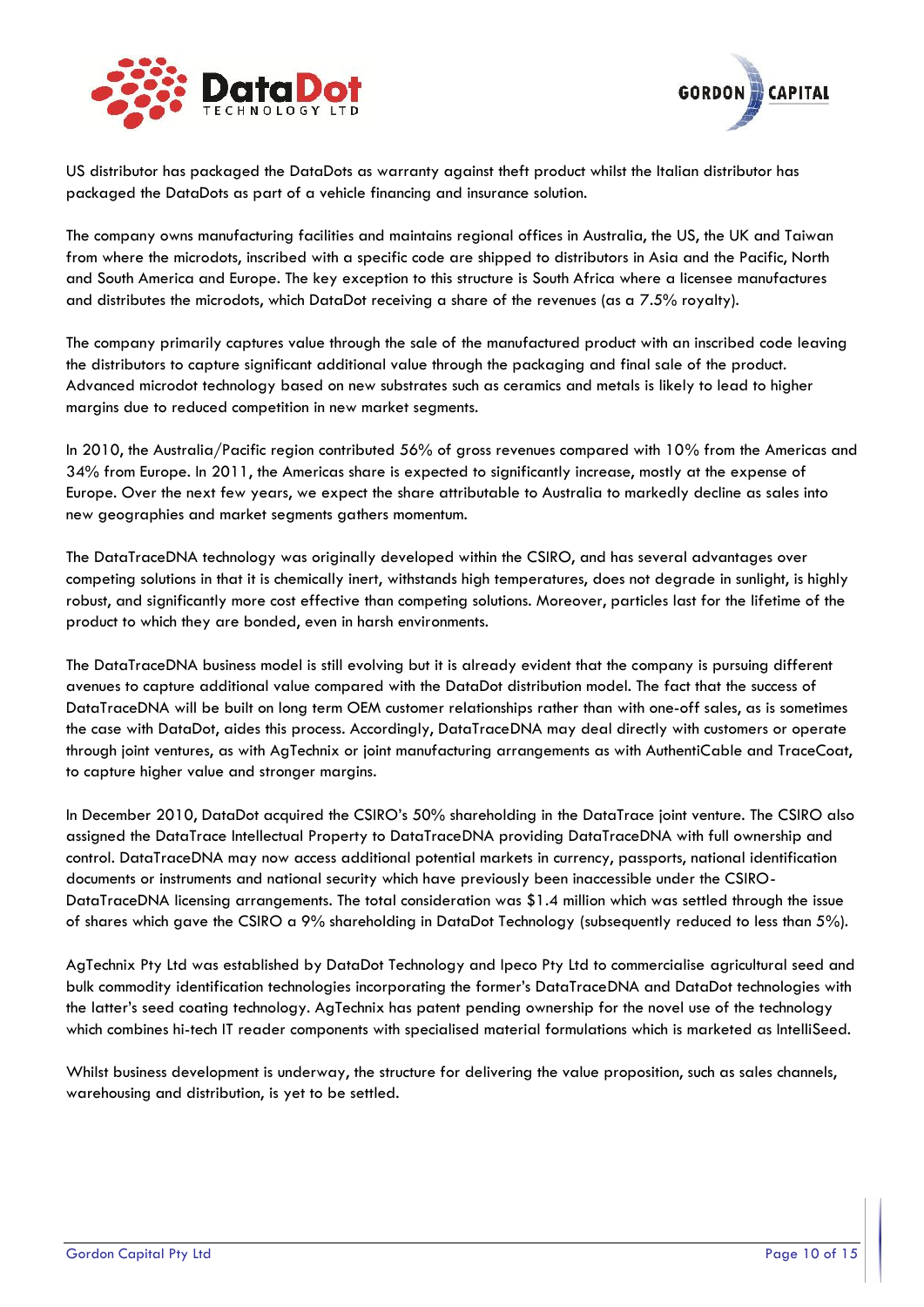



#### **HEALTHY CASH POSITION UNDERPINS GROWTH STRATEGY**

DataDot Technology achieved a maiden profit in 2008 after revenue increased by 10.6% to a record \$13 million. Optimism at the time proved to be illusory as this high water mark heralded a period of corporate instability and high cash burn which forced the Board to restructure the company.

The most significant financial impact was a major restructuring charge in 2009 reflecting bad debt write-offs as well as impairment charges against various development programs and investments. The consequence of these charges and write-offs was to cut the value of the asset base from \$15.7 million at June 2008 to \$4.7 million at June 2009, with the equity base falling from \$10.9 million to \$2.3 million. Over the past 18 months, the asset and equity bases have strengthened due to profitable operations, injections of new equity and consolidation of DataTraceDNA which was previously a joint venture with the CSIRO. As at 31 December 2010, the value of the asset base had recovered to \$11.2 million with the equity base standing at \$8.7 million. At this date, cash of \$5 million represented 60% of the company's equity base, whilst gross debt amounted to only \$134K. Cash levels have since fallen back to \$4 million, approximately 45% of shareholders equity.

During November 2010, the company undertook a significant capital raising via a Share Purchase Plan. The issue raised nearly \$4 million and markedly boosted cash reserves. This funding ensures that the company will have adequate financial resources to pursue a range of business development initiatives to support the global development of the DataDot business as well as the commercialisation of DataTraceDNA.

Despite the impact of restructuring, the company still achieved a modest operating profit (EBITDA) in 2009. Operating costs were substantially reduced which in 2010 were 42% lower than in 2007. In 2010, as revenues rebounded, EBITDA almost reached the 2008 level with a much higher margin reflecting the lower cost base. Due to the continuing overhang from the GFC, however, sales and margins declined significantly in the December 2010 half year pointing to a weaker result in 2010-11. Nonetheless, the company's balance sheet is strong and it has the financial resources to weather the downturn and fund various growth initiatives.

The profit result for the six months ended 31 December 2010 was a setback for the company with a substantial reduction in operating profit primarily due to a marked reduction in sales in Europe and some increased expenditure attributable to various growth initiatives including the acquisition of the CSIRO's interest in AgTechnix. This latter item resulted in the DataDot recording a valuation gain on its shareholding which boosted pre tax profit by \$0.6 million. Revenue for the period was \$3.7 million compared with \$4.6 million for the previous corresponding period. Operating profit fell from \$1.05 million to \$215K whilst pre tax profit (including the valuation gain) was \$485K compared with \$637K previously.

In late April 2011, the company informed the market that sales in the June 2011 half year would be further adversely affected primarily due to the serious disruptions to the automotive industry supply chain in Japan caused by the devastating earthquake and tsunami. Directors now expect sales in 2010-11 to be some 20% to 30% below the \$10 million achieved in 2009-10. Accordingly, we expect the company to report a loss for the year.

The company reports that overall costs in 2011 are much the same as the prior year due to the full year consolidation of DataTraceDNA and AgTechnix as well as some additional business development costs. However, operating expenses on a like-for-like basis are about 10% lower than in the prior year which places the company in an excellent position to restore profitability and strengthen margins as sales recover in FY 2012.

The disruption to the Japanese auto industry supply chain was abrupt with, hopefully, a short term impact. Accordingly, DataDot sales should quickly return to normal levels, notwithstanding the sharp, short term impact of a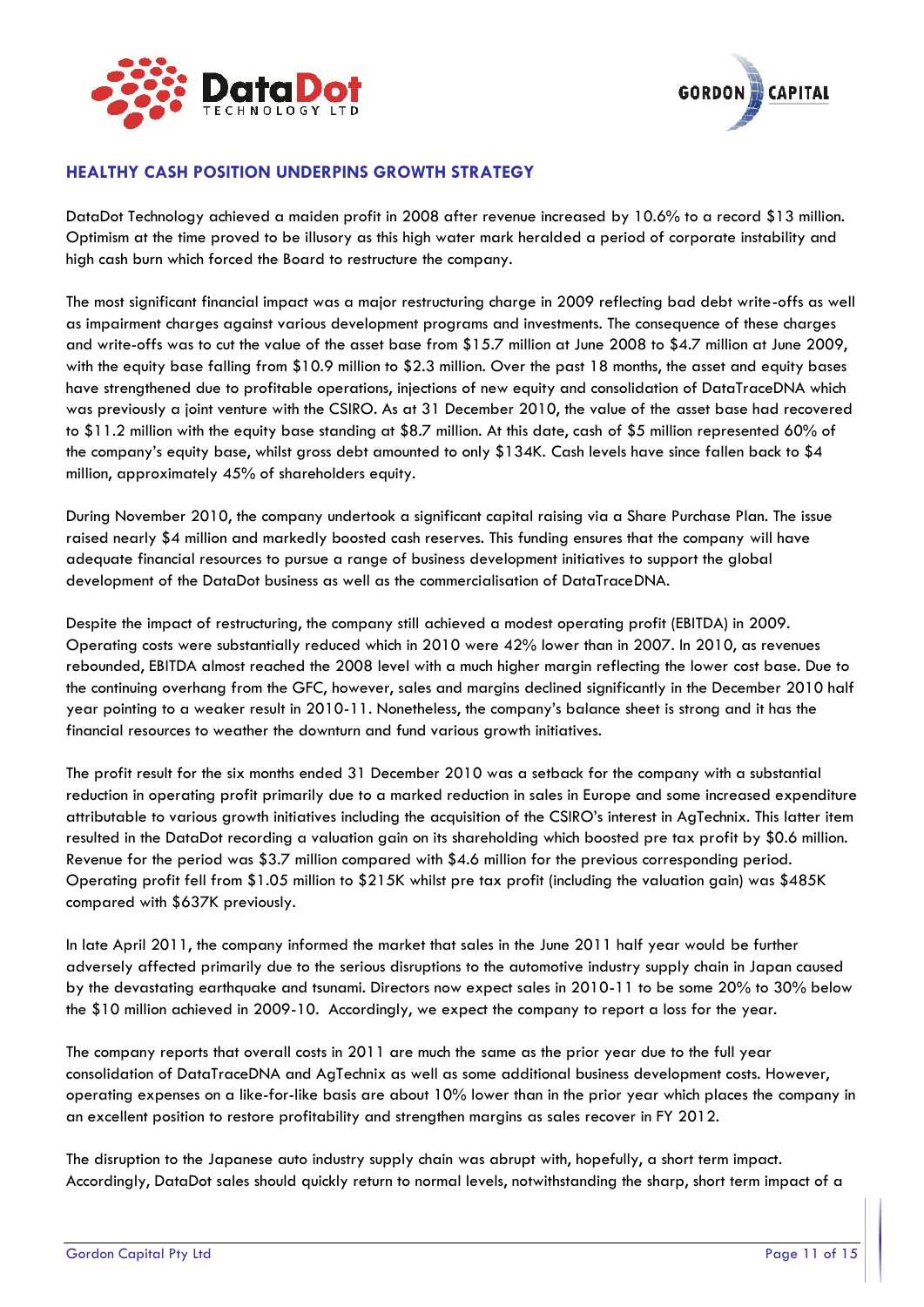



near halt on sales to vehicles originating in Japan and distributed globally. Sales revenue in 2001-12 will be further boosted by a full year contribution from DataTraceDNA. A return to profit is expected, although overall margin recovery will be constrained by relatively high business development costs from DataTraceDNA and AgTechnix as they build their market presence. Given the degree of uncertainty regarding the pace of recovery in DataDotDNA's core markets and the timing of new business emergence for DataTrace and AgTechnix, we have estimated a likely range within which 2011-12 profit will fall.

The company is yet to achieve stability and consistency in its financial performance, although we expect this to occur over the next two years, as economic recovery takes hold in Europe and the US, as the Japanese auto industry supply chain returns to normal, new distributors build sales momentum and as recent business development initiatives bear fruit. The 2011-12 result will also reflect a full year consolidation of DataTraceDNA.

| <b>INCOME STATEMENT</b>                                                       |             |             |            |             |                      |
|-------------------------------------------------------------------------------|-------------|-------------|------------|-------------|----------------------|
| (\$'000)                                                                      | 2007-08 (A) | 2008-09 (A) | 2009-10(A) | 2010-11 (E) | $2011 - 12$ (F)      |
| <b>Revenue</b>                                                                | 13,024      | 8,130       | 9,993      | 7,000       | $12,000 -$<br>15,000 |
| <b>EBITDA</b>                                                                 | 1,653       | 20          | 1,576      | -730        | 1,440 - 2,440        |
| Depreciation & Amort.                                                         | -471        | $-389$      | $-289$     | $-350$      | $-400$               |
| <b>Net Finance Cost</b>                                                       | 80          | $-35$       | $-31$      | 43          | 60                   |
| Special Items*                                                                | -586        | $-9,237$    | $-307$     | 552         | 0                    |
| <b>PRE TAX PROFIT</b>                                                         | 676         | $-9641$     | 949        | $-485$      | 1,100-2,000          |
| Tax                                                                           | 630         | $-1,176$    | $-18$      | $-15$       | $-100$               |
| Minority Interests                                                            | $-281$      | $-129$      | 0          | 0           | 0                    |
| <b>NET PROFIT</b><br>- *JV losses, Restructuring<br>charges & valuation gains | 1,025       | $-10,946$   | 931        | $-500$      | $1,000 -$<br>2,000   |
| (2011)                                                                        |             |             |            |             |                      |

| <b>CASH FLOW</b>                     |          |         |              |  |  |
|--------------------------------------|----------|---------|--------------|--|--|
| (\$'000)                             | 2008-09  | 2009-10 | Interim 2011 |  |  |
|                                      |          |         |              |  |  |
| <b>Net Cash Flow From Operations</b> | $-2,383$ | 1874    | 272          |  |  |
| Net Cash Flow From Investing         | $-1,010$ | -602    | -498         |  |  |
| Net cash Flow From Financing         | 1,507    | $-221$  | 3,664        |  |  |
| <b>Net Change In Cash</b>            | $-1,886$ | 1051    | 3,438        |  |  |
|                                      |          |         |              |  |  |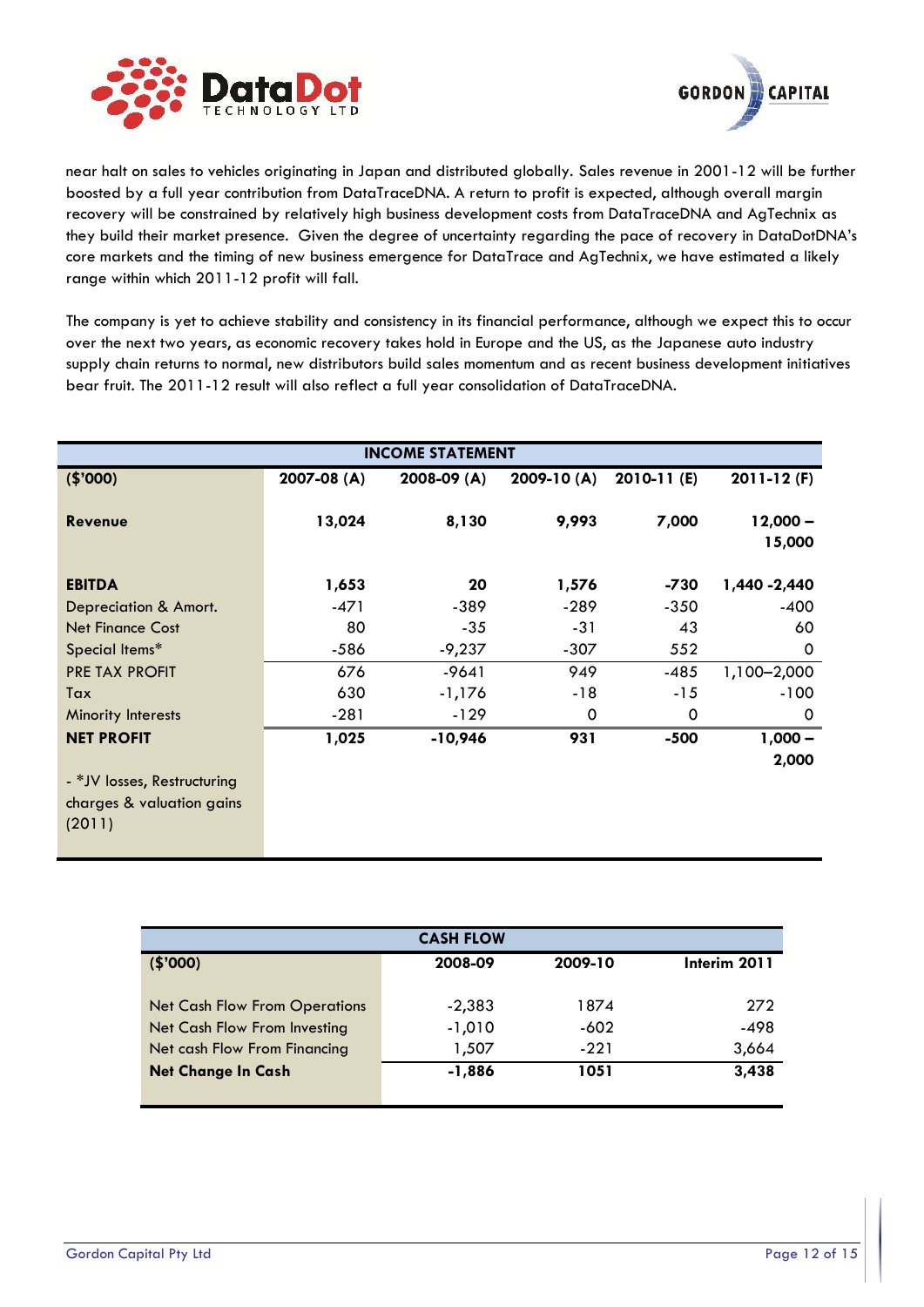



| <b>BALANCE SHEET</b>                            |                  |                  |               |  |  |
|-------------------------------------------------|------------------|------------------|---------------|--|--|
| (\$'000)                                        | <b>June 2009</b> | <b>June 2010</b> | December 2010 |  |  |
| <b>Current Assets</b>                           |                  |                  |               |  |  |
| <b>Cash &amp; Equivalents</b>                   | 761              | 1,796            | 5,237         |  |  |
| <b>Receivables</b>                              | 2,215            | 1,473            | 1,882         |  |  |
| Inventories                                     | 631              | 655              | 852           |  |  |
| Other                                           |                  |                  |               |  |  |
|                                                 | 3,607            | 3,924            | 7,971         |  |  |
| <b>Non Current Assets</b>                       |                  |                  |               |  |  |
| <b>Investments &amp; Other Financial Assets</b> | 0                | 143              | 0             |  |  |
| Plant & Equipment                               | 760              | 678              | 735           |  |  |
| <b>Intangibles</b>                              | 300              | 395              | 2,538         |  |  |
| Other                                           | 0                | $\Omega$         |               |  |  |
|                                                 | 1,060            | 1,216            | 3,273         |  |  |
| <b>Total Assets</b>                             | 4,667            | 5,140            | 11,244        |  |  |
| <b>Current Liabilities</b>                      |                  |                  |               |  |  |
| Payables                                        | 1,044            | 1,175            | 1,646         |  |  |
| Debt                                            | 232              | 52               | 44            |  |  |
| Other                                           | 748              | 273              | 421           |  |  |
|                                                 | 2,024            | 1,500            | 2,111         |  |  |
| <b>Non Current Liabilities</b>                  |                  |                  |               |  |  |
| Debt                                            | 5                | 110              | 90            |  |  |
| Provisions                                      | 7                | $\boldsymbol{A}$ | 6             |  |  |
| Other                                           | 380              | 355              | 307           |  |  |
|                                                 | 2,416            | 1,969            | 2,514         |  |  |
| <b>Shareholders' Equity</b>                     | 2,251            | 3,171            | 8,730         |  |  |
| <b>Liabilities &amp; Equity</b>                 | 4,667            | 5,140            | 11,244        |  |  |
|                                                 |                  |                  |               |  |  |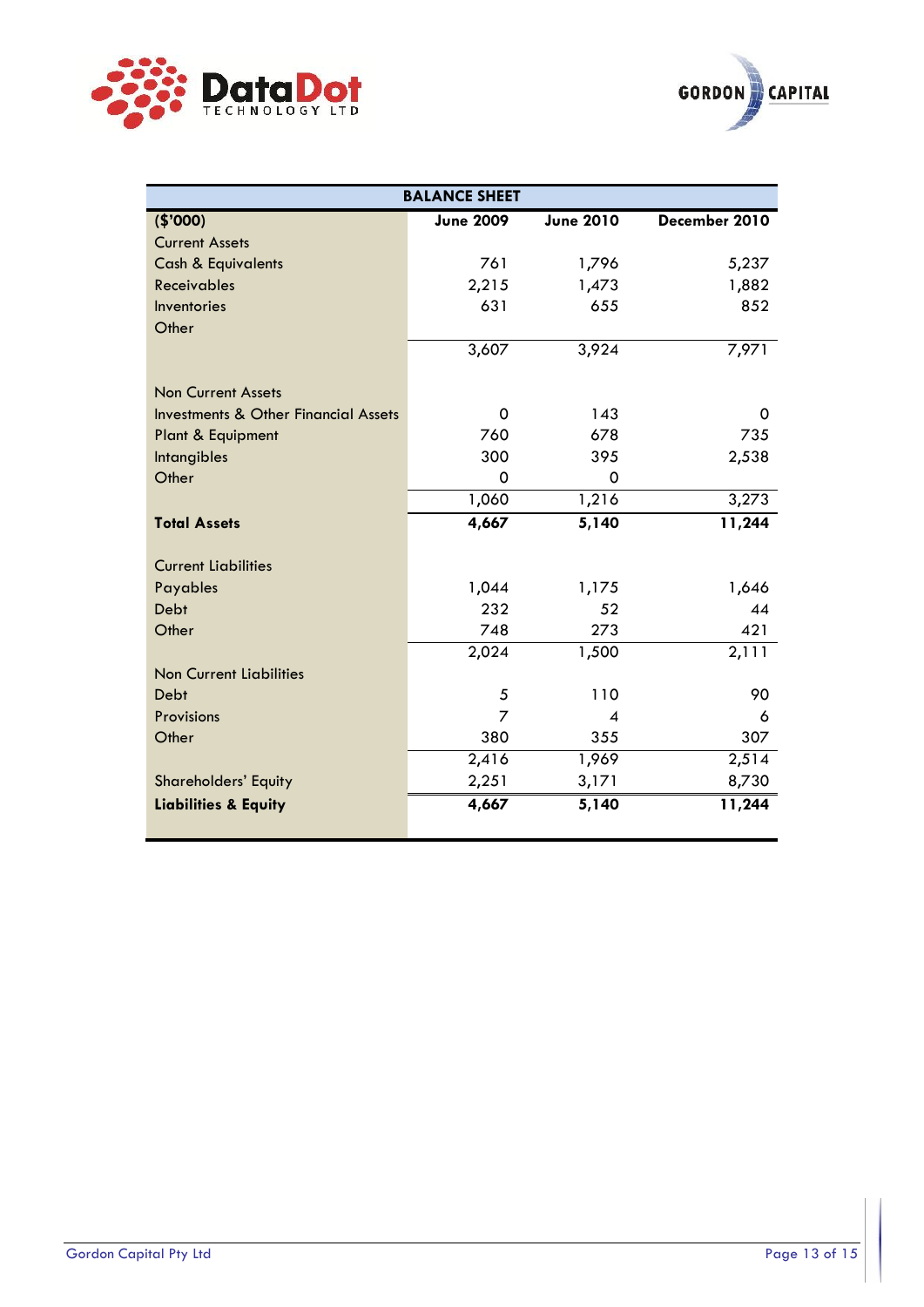



#### **DIRECTORS AND SENIOR MANAGEMENT**

#### *Bruce Rathie, Chairman*

Bruce has an extensive background in investment banking and commercial law. He is currently director of several public companies in the biosciences, technology and resources industries.

#### *Ben Bootle, Managing Director and CEO*

Ben has a background in agricultural economics and was a Nuffield Scholar in 2001. He has had considerable senior management experience with companies operating in a wide range of industry sectors. Ben was appointed as CEO in 2009 to drive the restructuring of DataDot Technology and realise the potential of its technologies and development programs.

#### *Gary Flowers, Non Executive Director*

Gary has a legal background and brings to DataDot extensive management experience. He was previously Managing Director and CEO of Australian Rugby Union and is currently Chief Operating Officer of property developer, Mirvac Ltd.

#### *Alison Coutts, Non-Executive Director*

Alison has a biotechnology and engineering background and has spent much of her career providing strategy consulting, with a particular focus on assisting young, innovative companies with the development and implementation of growth and commercialisations strategies.

#### *Ross Hawkey, Chief Financial Officer*

Ross has held various senior finance, IT and general management roles with technology companies in the USA, UK, NZ and Australia and more recently in a substantial Not-for-Profit organisation.

#### *Graham Loughlin, Company Secretary and Group General Manager Strategy*

Graham has been with DataDot Technology for six years. He has previously held general management roles in retail financial services and a senior advisory role in government.